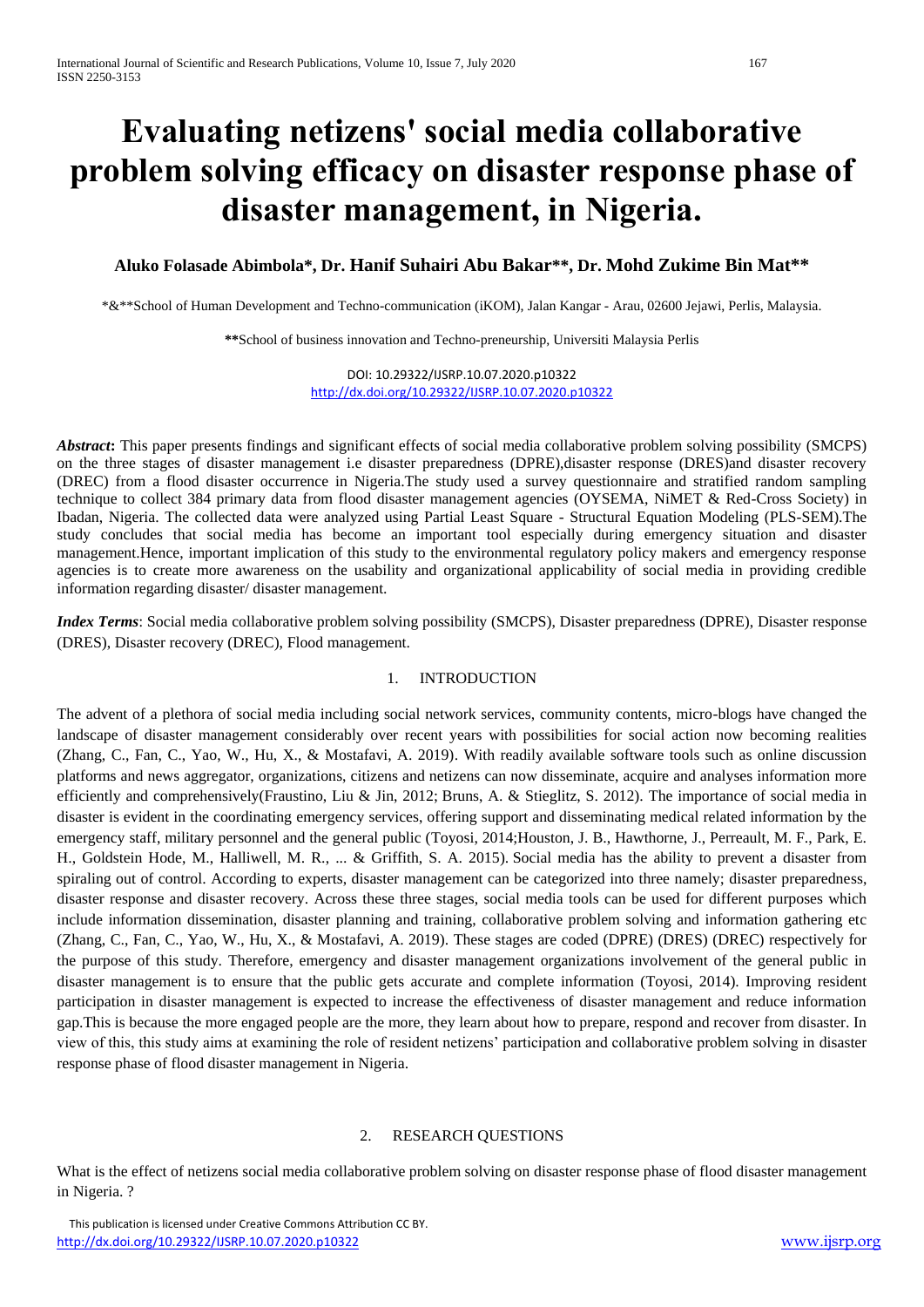### 3. RESEARCH OBJECTIVES

This study is exploratory with a major purpose of collecting primary data on netizens' experience and participation via social media during flood disaster in Nigeria. Subsequently, the specific objectives of this study is 'To investigate the effect of netizens social media collaborative problem solving on disaster response phase of flood management in Nigeria.

### 4. PROBLEM STATEMENT

The continued propensity of flood incidents in Nigeria necessitated the establishment of additional institutions from the late 1990s to assists in flood disaster management in Nigeria (Obeta 2014). Subsequently, the National and State Emergency Management Agency (NEMA), the Federal Environment Protection Agency (FEPA) and the Nigerian Metrological Agency (NIMET) were unveiled. The N.E.M.A South West Zone covers Six (6) States which are: Lagos, Oyo, Ogun, Ondo, Ekiti and Osun. With an Operational Office in Ekiti which covers Ondo, Osun and Ekiti. (Nema 2014). NEMA is saddled with the responsibilities of reducing the impact, loss and damage incurred from disaster that may occur (NEMA, 2012). This involves with the plans of putting in place the necessary methods of responding to emergency occurrence. This method can be in form of an Emergency Response Plan (ERP), Simulation Exercises (SIMEX), training as well as early warning system. Inter-agency collaboration for emergency responses at national, state and local levels including civil society organizations and communication plans with easily understandable terminology and methods are all parts of NEMA's operational purview (Houston, J. B., Hawthorne, J., Perreault, M. F., Park, E. H., Goldstein Hode, M., Halliwell, M. R., ... & Griffith, S. A. 2015 & NEMA 2012).Conscious of prevailing vulnerability of local communities to weather and climate related hazards, the zone adopts various strategies in confronting these disasters namely; collaboration with State Emergency Management Agencies (SEMAs) and other critical stakeholders to intensify efforts in disaster management through comprehensive early warning messages, awareness creation, multi-stakeholder workshops and training and simulation drills (NEMA 2012).

However, NEMA is constantly faced with numerous types of challenges in course of implementing the aforementioned measures. As stated by (Obeta 2014 & Nema, 2012), the challenges faced by N.E.M.A in Nigeria are but not limited to : Information management, inadequate number of sustainable flood control strategies, Non adherence to safety standards , Absence of up-to-date flood control acts, Inadequate Funding & Logistics, Non conformity to Rules & Regulations, Crowd Control, Absence of prior planning that addresses issues which boost flood.

### 5. RESIDENT NETIZENS AND DISASTER'S MANAGEMENT: FUNCTIONALITY OF SOCIAL NETWORK SITES.

A disaster is a "serious disorder of the functioning of a community or a society causing widespread human, material, economic or environmental losses which exceed the ability of the affected community or society to cope using its own resources" (National Science and Technology Council, 2005, p. 21). Disasters, however, can generate crises for organizations when the residents become concerned not simply about the disaster itself, but also about how well organizations managed the disaster (Kim, J. H., Kim, M. S., & Nam, Y. (2018). Disaster communication deals with (1) disaster information circulated to the residents by governments, disaster emergency management organizations often via conventional and social network sites; as well as (2) disaster information created and shared by journalists and affected members of the residents often through word-of-mouth communication and social network sites.

Disaster emergency management is a process of attending to negative circumstances by governments, humanitarian agencies and individuals working together to reduce the potential losses resulting from disaster situation by developing policies and plans that can mitigate the effects, prepare for disasters and outline the procedures involved in responding to the victims in order to ensure quick recovery from the impacts (Sreenivasan, 2010; Warfield, 2008). Against the above backdrop, four major basic steps are involved in the disaster management process. These include mitigation, preparedness, response and repair(Jamali, M., Nejat, A., Ghosh, S., Jin, F., & Cao, G. 2019). In disaster management, Social network sites interaction can be seen in three dimensions. The first dimension is the interaction between emergency service agencies. The second dimension is the interaction between an emergency service agency and the community. The third dimension is the interaction between the communities amongst themselves (Jamali, M., Nejat, A., Ghosh, S., Jin, F., & Cao, G. 2019). The focus of this study is narrowed to the interaction of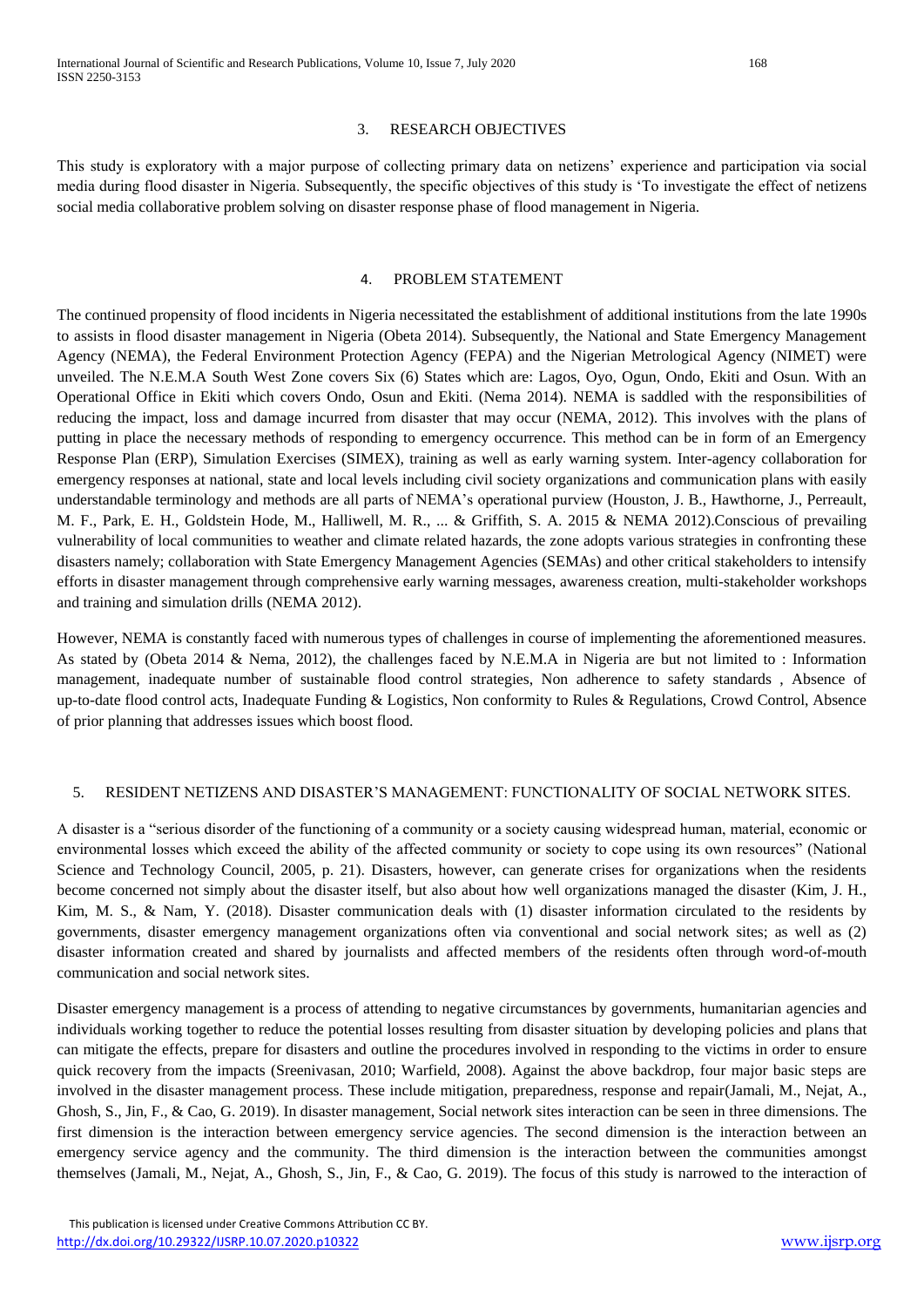residents' emergency service agency and the community, enabled through the functionality of the Social Networking sites as shown in Figure 1

Figure 1: Functionality of the Social Networking site



### 6. RESIDENT NETIZENS PARTICIPATION IN DISASTER'S MANAGEMENT IN SOME COUNTRIES ENABLED THROUGH THE FUNCTIONALITY OF SOCIAL NETWORKING SITES:

*A: The infobanjir Malaysian App:* This application provides location of information Centre of Evacuation Centre and Flood Level throughout Malaysia. The Infobanjir Malaysia app provides information such as the Disaster Relief Centers, Evacuation Centre and Flood Level nearby in every area, Road closed due to flooding, The system allows the public to obtain information relating to flood victims and location of evacuation centers using the App.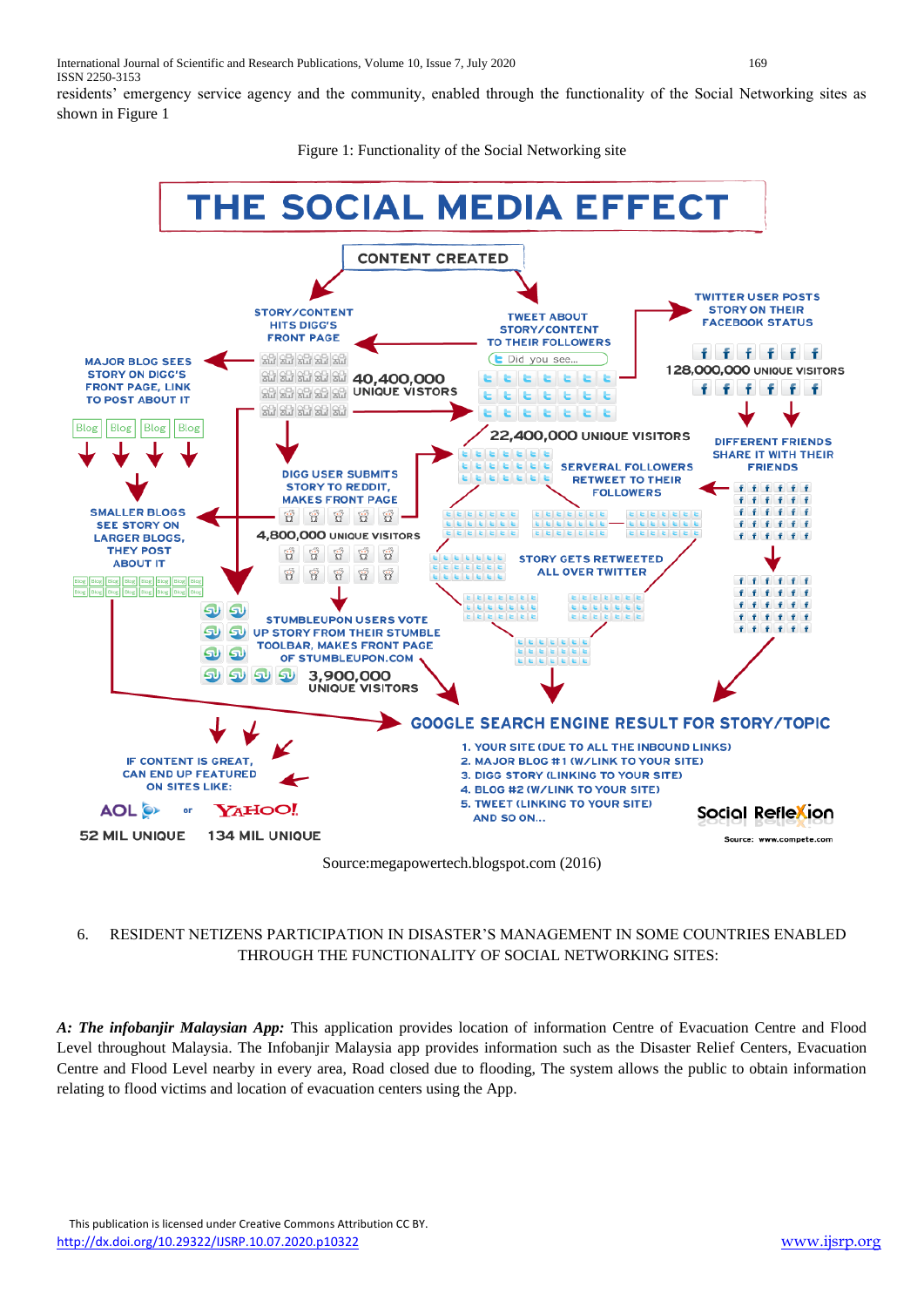

### Aras Bahaya (Danger level) :

Aras air sungai mula melimpah dan boleh menyebabkan banjir. Perpindahan perlu dilaksanakan jika perlu.

River level caused considerable flooding, evacuation to be initiated.

Aras air sungai menghampiri aras banjir & bersedia untuk buat perpindahan jika perlu.

River level increasing to near flooding level & prepared for any evacuation action.

### Aras air sungai mula meningkat dari Aras Normal. River level significantly increase above Normal Level.

| Kategori Keamatan Hujan (dalam sejam)<br>Categorization of Rainfall Intensity (in one hour.) |              |  |  |
|----------------------------------------------------------------------------------------------|--------------|--|--|
| Rendah [Light]                                                                               | $1-10$ [mm]  |  |  |
| Sederhana (Moderate)                                                                         | $11-30$ (mm) |  |  |
| Lebat [Heavy]                                                                                | 30-60(mm)    |  |  |
| Sangat Lebat (Very Heavy)                                                                    | $>60$ [mm)   |  |  |

Figure 2:The infobanjir app Malaysia. Source:Publicinforbanjir.water.gov.my.

Accessed on 9th August 2019

*B[:Wildfires](https://play.google.com/store/apps/details?id=com.cube.arc.wfa) (Red Cross) – USA:* This app from the American Red Cross provides information about active wildfires in the US, as well as areas that are under official fire warnings. You can let others know you are OK with an "I'm Safe" alert.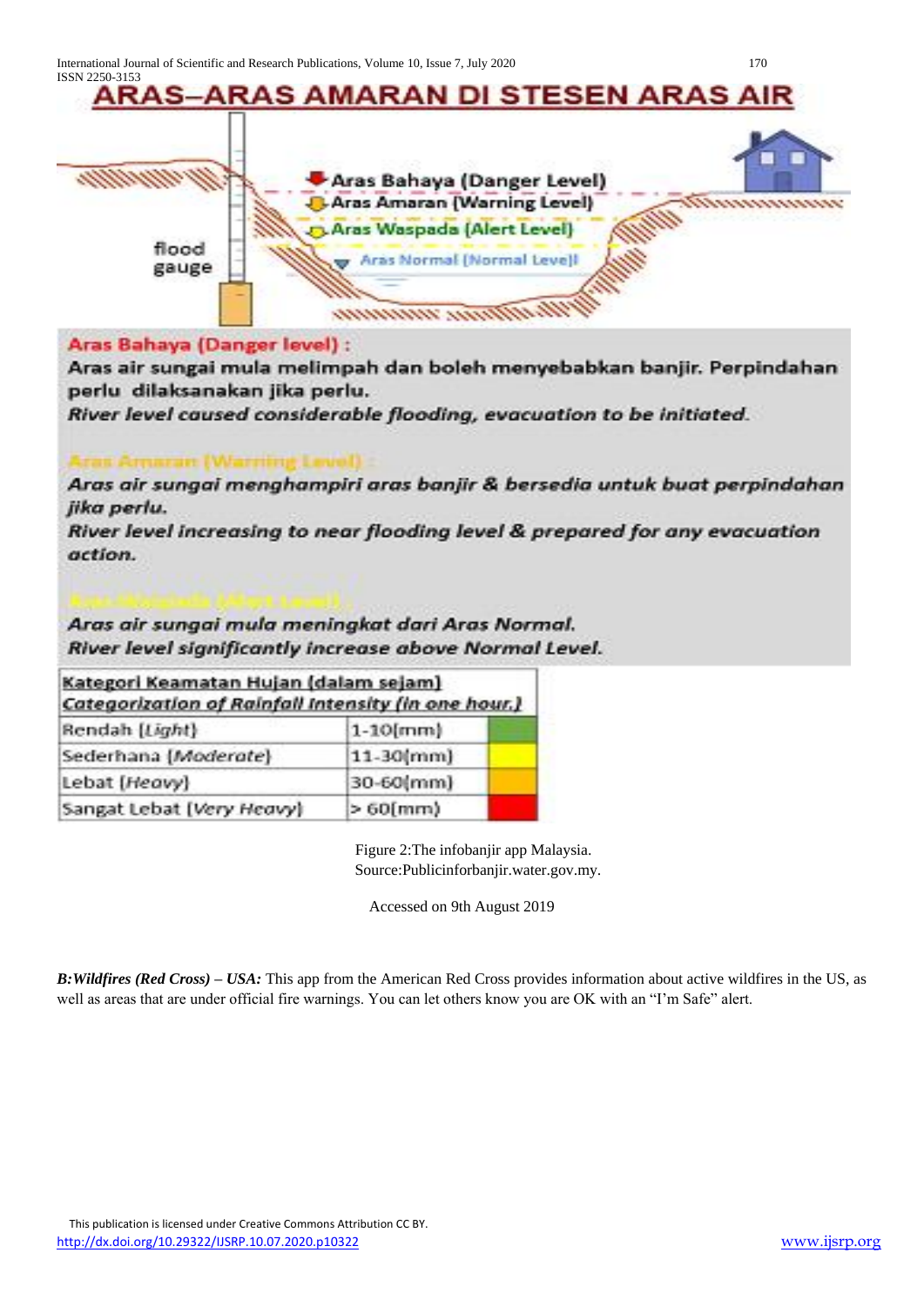International Journal of Scientific and Research Publications, Volume 10, Issue 7, July 2020 171 ISSN 2250-3153



### Locations monitored

### **YOUR ALERTS**

Below are all current fire warnings and active wildfires within 100 miles of monitored locations. Wildfire alerts provided by InciWeb.org; fire weather warnings provided by NOAA.

## **Mustang Complex** 1 days ago Mustang Complex Update 10-8-2012 Location: N of Main Salmon River and W ofthe North Fork of the Salm Halstead

**YOUR ALERTS** 

**MAP VIEW** 

Figure 3: [Wildfires](https://play.google.com/store/apps/details?id=com.cube.arc.wfa) (Red Cross) – USA Source:cnet.com Accessed on 1st November 2019.

*C: Real time Warning – Global:* The Real Time Warning app includes alerts and details about disasters around the world. Select an event and you can see its location, damage caused, severity, and impact radius on a world map. Tap one, and you see more detailed information, as well as quick links to share the news on social networks.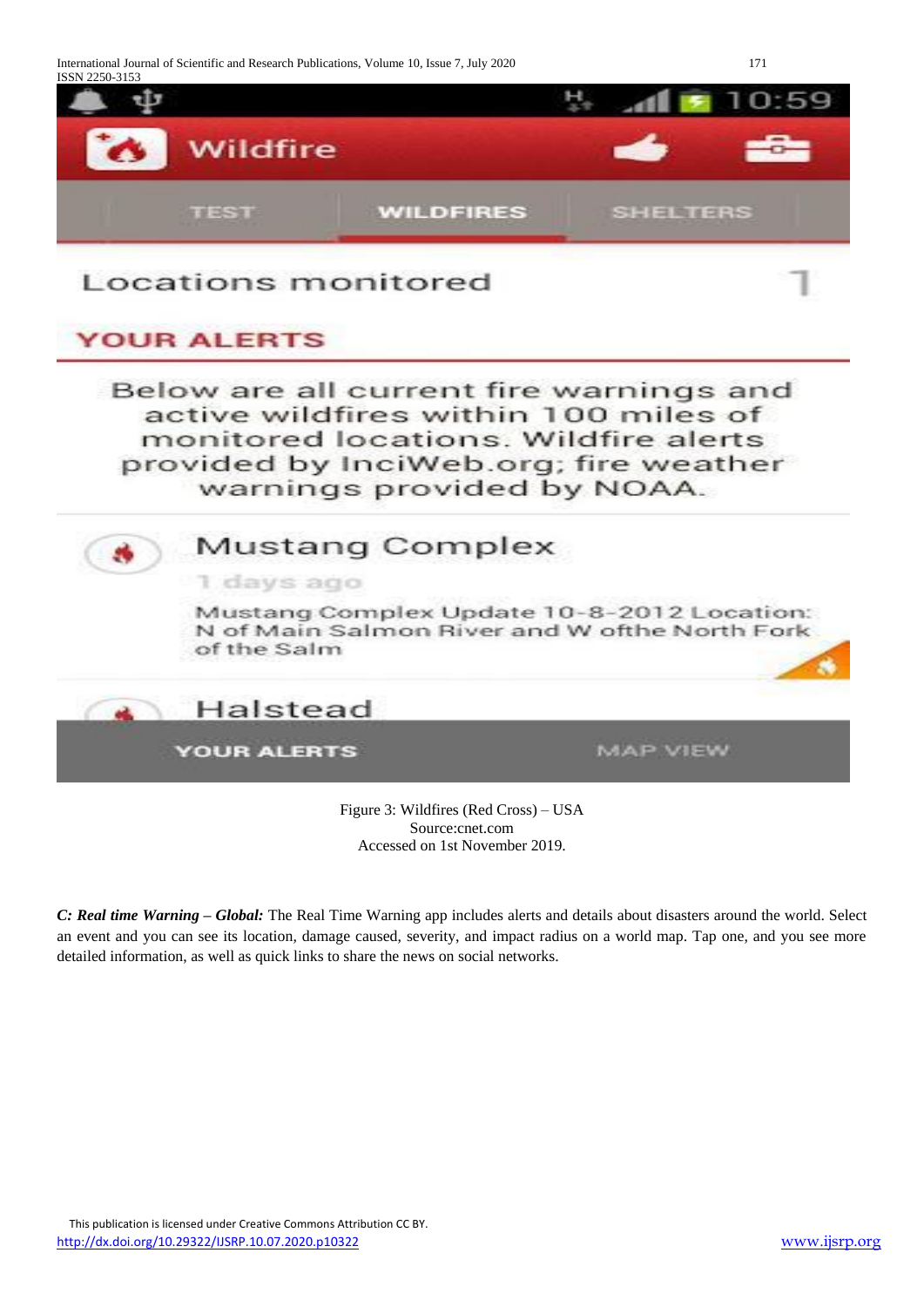

Figure 4: Real time Warning – Global

Source:cnet.com

Accessed on 1st November 2019.

### 7. THE ACTOR NETWORK THEORY IN THE CONTEXT OF DISASTER MANAGEMENT

The application of Actor Network Theory (ANT) in disaster management research explains the leadership organizations of disaster management (humanitarian) and organizational cooperation in managing and preparing for the unexpected occurrence of disaster (Ngamassi, L., Ramakrishnan, T., & Rahman, S. (2016). Actor network theory provides a sociologically based investigative tool with which to understand how disputes are resolved, new ideas become accepted; new tools and protocols are adopted and integrated by a group (Ngamassi, L., Ramakrishnan, T., & Rahman, S. (2016). Actor networks are comprised of technical and non-technical components.The observed performance of a sailing boat is a consequence to not only of its technological design features, but also the skills of its skipper and crew (Ngamassi, L., Ramakrishnan, T., & Rahman, S. (2016). This combination is also responsible for the boats behaviour. ANT acknowledges the heterogeneous nature of actor networks by linking the human and non-human, sociological and technological, thereby revealing issues at the socio-technical edge (Hanseth& Montero, 2004). In essence, actor networks entail elements that make other elements dependent upon them, and translate the will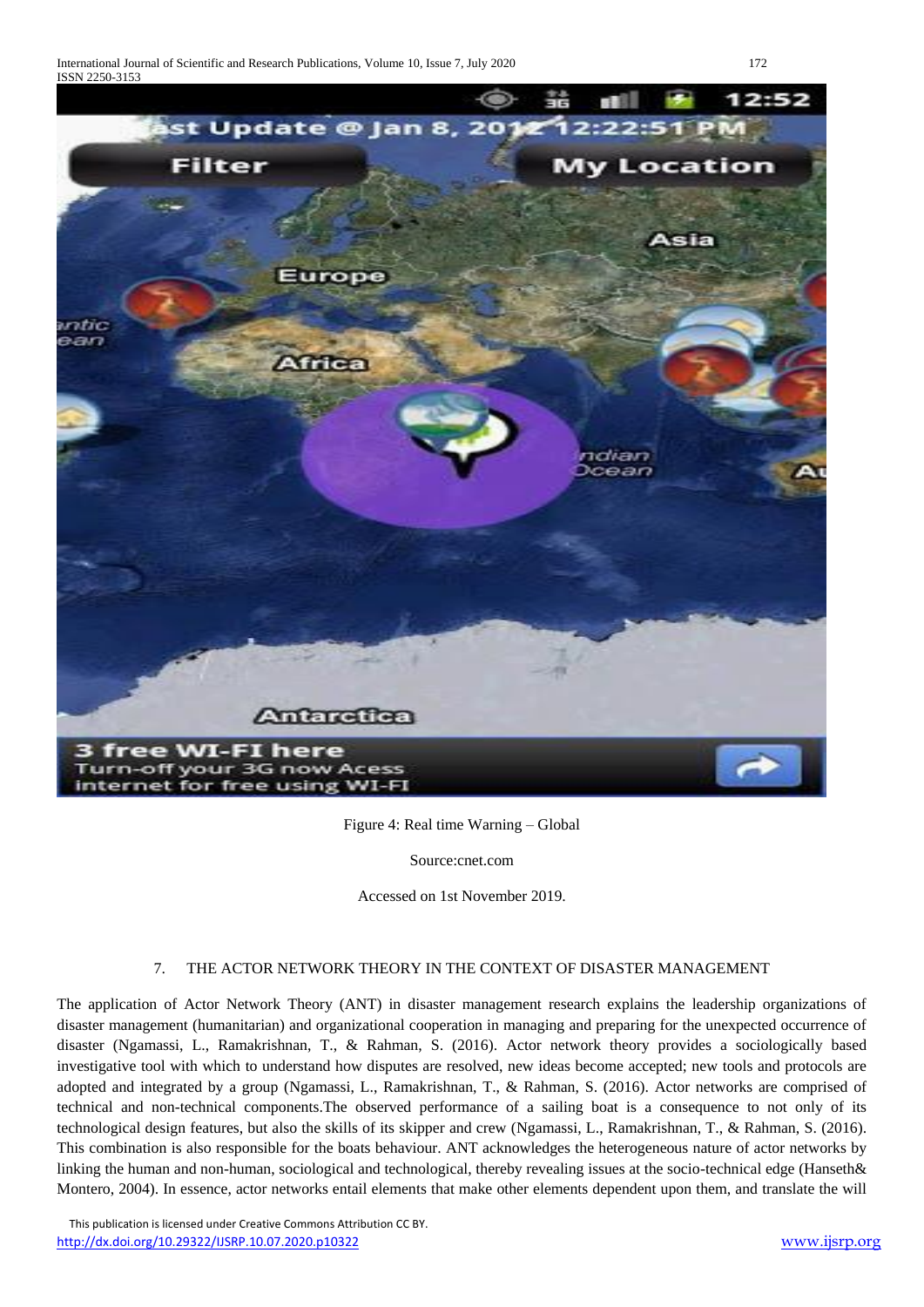of others to accept its own language. Practically speaking, these elements or "actors" can include humans, groups of humans, organizations, texts, images, and technical artefacts: the term "actant" is often used, in order to avoid differentiating between human and non-human actors.Importantly, all actants are deemed to have their own interests, leading them to desire the alignment of the interests of other actants in the network to their own. If they are successful in this endeavour they will have created an actor network around them, which can be defined as "a heterogeneous network of aligned interests" (Ngamassi, L., Ramakrishnan, T., & Rahman, S. (2016).

In disaster management context, the basic idea of ANT is that, in order to achieve a goal, a network of faithful alliances needs to be created to carry the network builders' intentions and materialize their goals (Ngamassi, L., Ramakrishnan, T., & Rahman, S. (2016).The theory holds a distinctive view of society as a network of humans and non-humans that interact and cooperate to pursue a certain goal. It therefore maintains that any network building would involve the recruitment of human and non-humans (Ngamassi, L., Ramakrishnan, T., & Rahman, S. (2016). ANT assumes that social and technical factors are inextricable. This means that people and artefacts are too closely linked to be separated and have to be analyzed within the same framework and context (Latour, 1987). The symbolic boundary between people and technologies is in a constant state of flux across a wide spectrum of contemporary work and leisure activities, and actor network theory offers one way to research the issues and dilemmas in this new globe.

In actor-network theory as articulated by Latour (1987; 1991, 1997b), technological innovation is viewed as an attempt to build and stabilize a diffuse system of allies composed of both human and non-human entities. This corresponds to a breakdown of the clear division between science and society, and it argues that there is no such thing as a social problem that does not have technological components, nor is there a technological problem that does not have social components. No project is purely technical, nor is it purely social. Actor network theory proposes the use of networks of interrelated human and non-human actors who shape the way things are, as 'actor-networks''. Hence, the theoretical perspectives of ANT are relevant to this study as the elements of ANT can be related to how the public, disaster management agencies and social media can form both human and non-human network to manage flood disaster.

### 8. HYPOTHESES DEVELOPMENT: NETIZENS PARTICIPATIONS AND SOCIAL MEDIA COLLABORATIVE PROBLEM SOLVING IN FLOOD MANAGEMENT

Research attention regarding public or popular use of social media in disasters has examined the kinds of content contained in messages that residents communicate. Some extant studies have also occurred in relation to the co-production of information in social media between members of the public and emergency management services during disaster events. Similarly, research by Chatfield, Scholl and Brajawidagda (2013) investigated residents' involvement in co-producing critical public information via social media. These studies have revealed that social media has been serving as a form of Social Media Information Dissemination, Social Media Disaster Planning and Training, Social Media Collaborative Problem Solving as form of residents netizens participation in disaster management. Hence, this study hypothesized that social media collaborative problem solving significantly influence netizens' participation in flood management. The following is the sub-hypothesis of this study:

**Ha:** Social media collaborative problem solving(SMCPS) significantly influence netizens' participation in flood disaster preparedness(DPRE)

### 9. METHODOLOGY

This study employed a quantitative research approach where a survey research design was used through which questionnaires was employed for data collection (Robinson, O. C. (2014). The research was conducted in a cross-sectional design in which data was gathered at a specific point in time for the achievement of the study objectives(Robinson, O. C. (2014). The target population of this study is the resident institution responsible for disaster management of flood in Ibadan, Nigeria. i.e the Oyo State Emergency Management Agencies (OYSEMA), Nigerian Meteorological Agency (NIMET), Red Cross Association, Oyo branch and the Department of Communication in the University of Ibadan, Oyo State. The Red Cross society Nigeria has about 350,000 volunteers throughout the 36 states in Nigeria with the Oyo State having about 3722 volunteers. Nigerian Meteorological Agency (NIMET) has a staff strength of about 500, while the Oyo State Emergency Management Agencies (OYSEMA) has about 150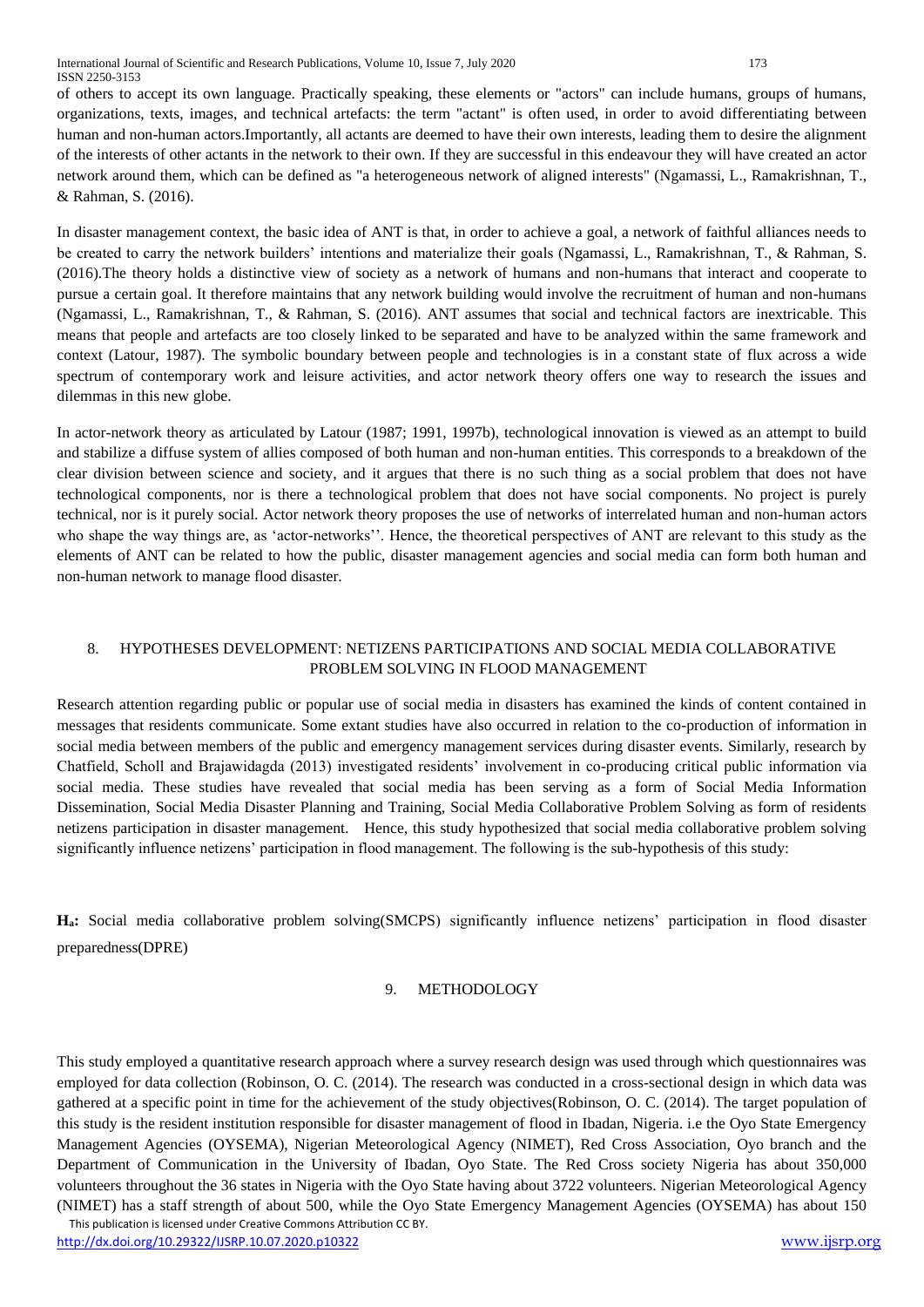employees. Hence, the total population of this study amounts to 4372.Table 2 presents the population distribution of the study and the percentage contributed by each agency.

| <b>AGENCIES</b>  | Population | Percentage $(\% )$ | Proportion Questionnaire distribution |  |
|------------------|------------|--------------------|---------------------------------------|--|
|                  |            |                    |                                       |  |
| <b>OYSEMA</b>    | 150        | 3.43               | 12                                    |  |
| <b>NiMET</b>     | 500        | 13.43              | 49                                    |  |
| <b>Red Cross</b> | 3722       | 85.13              | 314                                   |  |
| Total            | 4372       | 100                | 370                                   |  |

Population distribution of the study

The sample size of this study was determined based on the total population of the study using the formula provided by Dillman (2000) and Weaver (2006)

$$
n = \frac{N(p)(1-p)}{(N-1)\left(\frac{B}{C}\right)2 + (p)(1-p)}
$$
  
N = population size, P = 0.5, B = 0.05, C = 1.96

*Note*: n = *calculated sample size required for the desired level of precision*

N = *size of the population,*

P = *the proportion of the population expected to be chosen*

B = *the acceptable amount of precision or sampling error*

C = *is the K value associated with the confidence level.*

The simplified sample size table provided by Krejcie and Morgan (1970) and research procedure by Robinson, O. C. (2014) gave that for a population size of 4000, a sample size of 364 is required for analysis at +/- 5% error level while a population of 5000 requires a sample size of 370 respondents. Therefore, a sample size of 370 is regarded as appropriate for a population of 4372 in this study and hence, used for the data analysis in the study. As such, the unit of analysis in this study is the individual member of staff of the agency of the Oyo State Emergency Management Agencies (OYSEMA), Nigerian Meteorological Agency (NIMET), and the Red Cross Society of Nigeria (Oyo State Chapter). These individuals were chosen because they are responsible for the flood disaster management in Ibadan. From the total sample size of 370, a total of 12 questionnaires was given to the OYSEMA, 49 to NiMET while 314 questionnaires were distributed to the Red cross society of Nigeria based on the proportional contribution of the agencies to the total population. The distribution of the questionnaire is presented in Table 2 above. The primary data collected in this study was analyzed using both the descriptive and the inferential statistics. The main data analysis was done using the partial least square – structural equation modelling (PLS-SEM). However, a number of preliminary activities (data screening) were conducted using the Statistical Package for Social Sciences (SPSS) version 25 software prior to the main data analysis. The essence of this was to ascertain the suitability of the collected data for the main data analysis.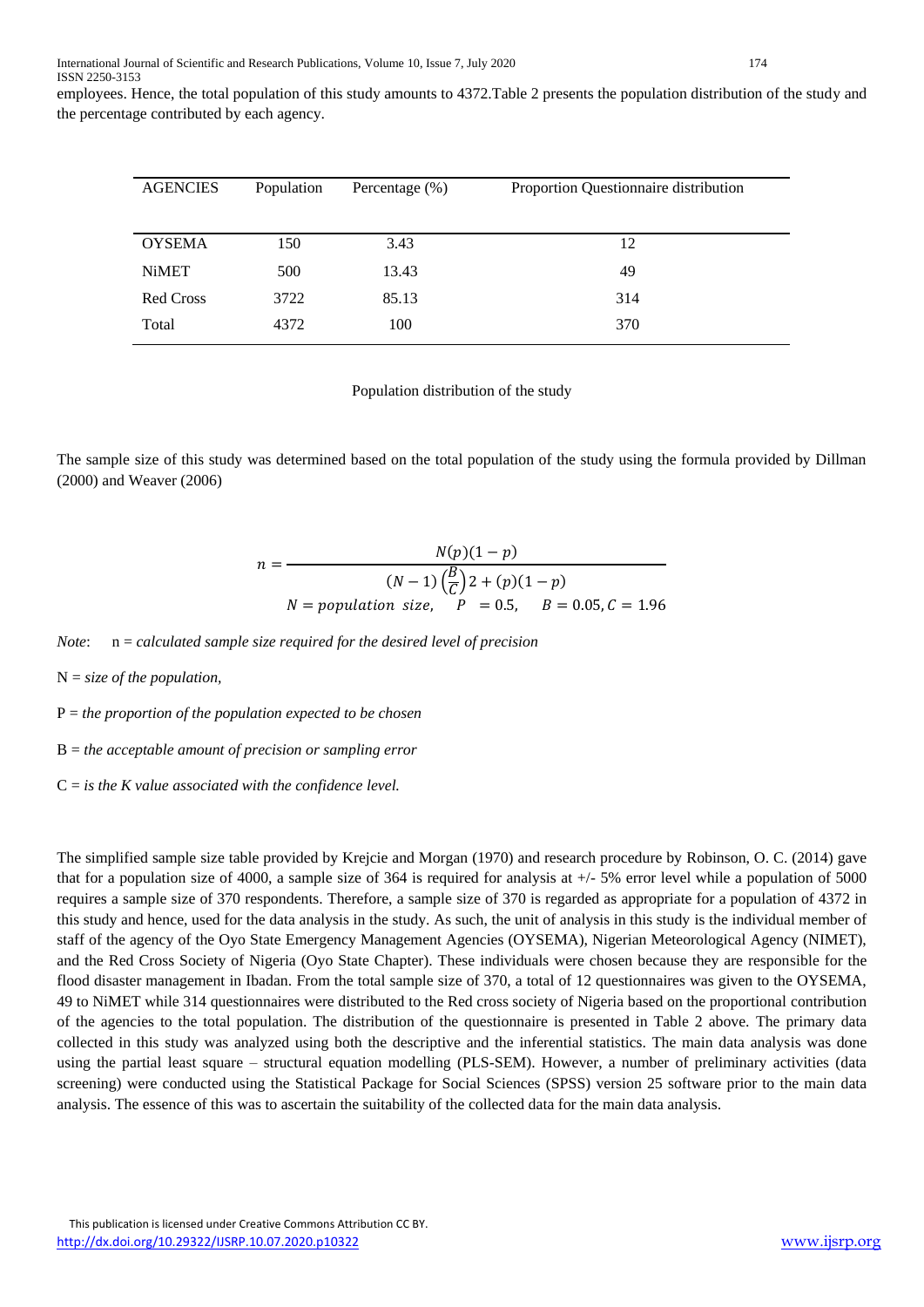### 10. TEST FOR HYPOTHESES AND FINDINGS

The result of the test of hypotheses and the structural model of the study are presented in this section. In achieving this, PLS path modeling multiple regression approach was used to test the effects of the exogenous variables on the endogenous variables using the bootstrapping technique in PLS to analyze the path modeling using 384 cases and 5000 bootstrapped samples to ensure that all the model parameters have empirical sampling distribution and standard errors were obtained. The path coefficients were estimated using t-statistics. According to Churchill (1979) and Sharma (2000), in a situation where a one-tailed statistical test is conducted, the significance level of t-value of 1% is greater than or equal to 2.326, at 5% is greater or equal to 1.645 while at 10% is greater or equal to 1.282, any t-value lesser than the stated are regarded as not significant.

The hypothesis of this study between social media collaborative problem solving (SMCPS) and resident netizens' participation in flood disaster management hypothesizes that

**Ha:** Social media collaborative problem solving significantly influence netizens' participation in flood disaster preparedness

The findings of the study as shown in Table 4 revealed the standard path coefficients  $(\beta)$ , standard error, t-value and the decision taken in this study. The findings shows that the stated hypothesis (SMCPS -> DPRE;  $β = 0.133$ ,t = 1.581, P < 0.10) shows a significant relationship between social media collaborative problem solving and resident netizens flood disaster management,

| Hypotheses | Path Coefficient         | <b>B</b> eta | Std.Err | <b>T-Statistics</b> | Decisions   |
|------------|--------------------------|--------------|---------|---------------------|-------------|
| $H_a$      | $SMCPS \rightarrow DPRE$ | 0.135        | 0.087   | 1.581               | Significant |

### 11. SUMMARY OF THE FINDINGS AND RECOMMENDATIONS

The objective of this study investigated the effect of social media collaborative problem solving (SMCPS) and resident netizens' participation in flood disaster management. The study found a significant influence of social media collaborative problem solving (SMCPS) on residents' flood disaster preparedness (DPRE) .These finding implies that improvement in netizens social media use in collaboration to solving problems will improve the preparedness to flood disaster management in Ibadan, Nigeria and vice versa. The standardized beta value of the path co-efficient indicates that social media collaborative problem solving will improve flood disaster preparedness by 13.5%. The descriptive analysis of disaster response revealed that managing recovery operation in an organized and effective manner has a mean value of 2.85 indicating that the residents of flood prone area in Ibadan are undecided regarding the use of social media during flood disaster. Therefore, this study recommends that governments and disaster managements should encourage the use of social media information gathering, dissemination and collaborative problem solving (SMCPS) among the residents through policy making, awareness creation to promote the ways by which disasters are being managed especially in flood disaster preparedness stage.

### **REFERENCES**

- 1) Chatfield, A.T., Scholl, H.J. &Brajawidagda, U. (2013). Tsunami early warnings via Twitter in government: net savvy residents' coproductionof time critical public information services. Government Information Quarterly, 30(4),377386.
- 2) Churchill, G. A., Jr. (1979). A paradigm for developing better measures of marketing constructs. Journal of Marketing Research, 16(1), 64-73.
- 3) Dillman, D. A. (2000). Mail and internet surveys: The tailored design method (2nd ed.). New York: John Wiley & Sons.
- 4) Fraustino, J.D, Brooke L. & Yan J. (2012) Social network sites Use during Disasters: A Review of the Knowledge Base and Gaps. Final Report to Human Factors/Behavioral Sciences Division, Science and Technology Directorate, U.S. Department of Homeland Security. College Park, MD: START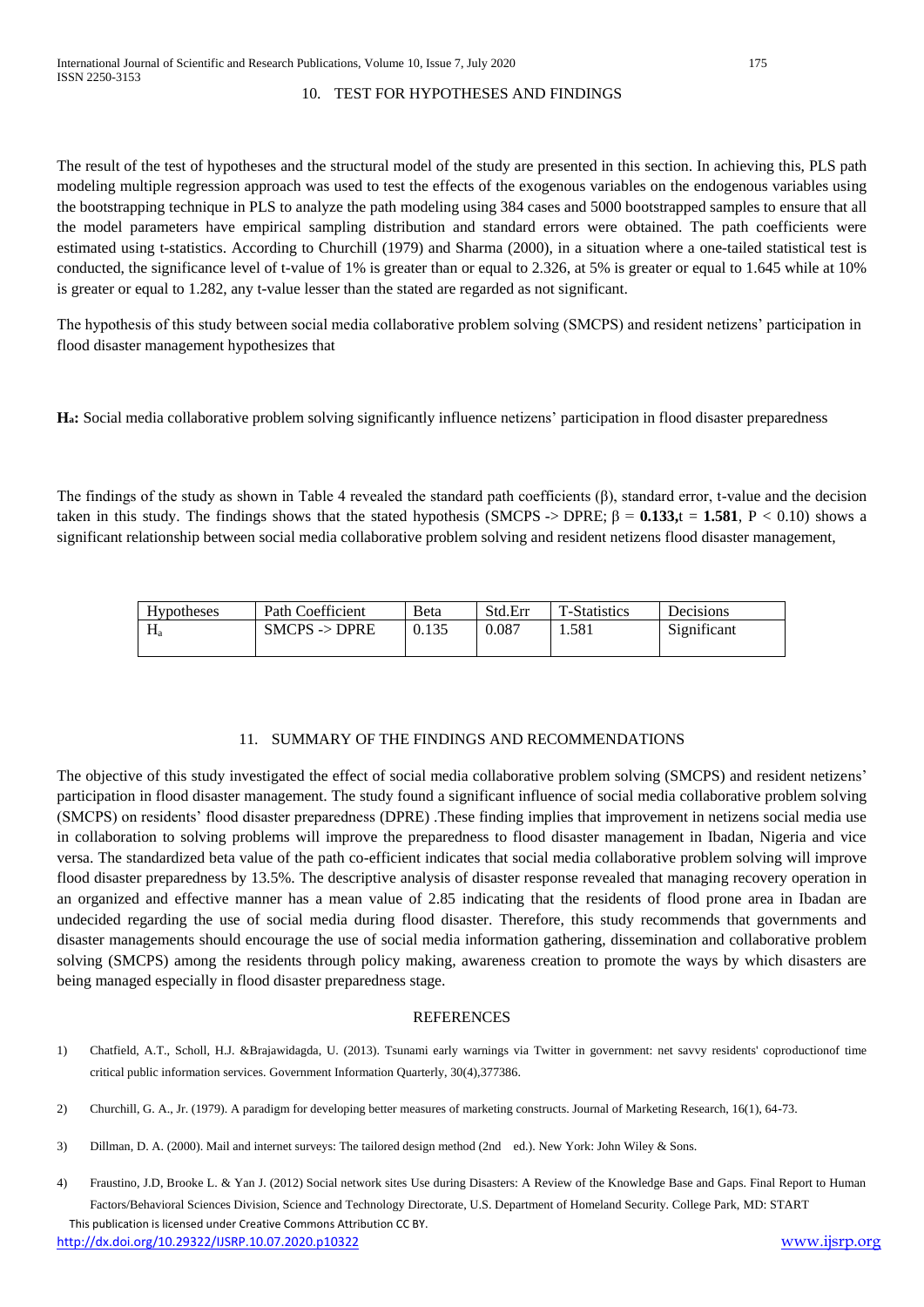- 6) Houston, J. B., Hawthorne, J., Perreault, M. F., Park, E. H., Goldstein Hode, M., Halliwell, M. R., ... & Griffith, S. A. (2015). Social media and disasters: a functional framework for social media use in disaster planning, response, and research. Disasters, 39(1), 1-22.
- 7) Jamali, M., Nejat, A., Ghosh, S., Jin, F., & Cao, G. (2019). Social media data and post-disaster recovery. International Journal of Information Management, 44, 25-37.
- 8) Kim, J. H., Kim, M. S., & Nam, Y. (2018). An analysis of self-construal, motivations, Facebook use and user satisfaction. International Journal of Human– Computer
- 9) Krejcie, R.V & Morgan D.W (1970): Determining sample size for research activities Educational and psychological measurement 1970,30,607-610
- 10) Latour, B. (1987). Science in Action: How to follow scientists and engineers through society. Milton Keynes, UK: Open University Press.
- 11) NSTC (2005): National Science and Technology Council: Grand challenges for disaster reduction: A report of the Subcommittee on Disaster Reduction. Washington, D. C.: National Science and Technology Council, Executive Office of the President, Washington, D.C. Retrieved from http://www.sdr.gov/docs/SDRGrandChallenges forDisasterReduction
- 12) NEMA (2014): National Emergency Management Agency: Managing Disasters: A Case Study of Recent Incidents in South West Nigeria being a paper presented By Dr.Bandelea. Onimode (Fcai).
- 13) Ngamassi, L., Ramakrishnan, T., & Rahman, S. (2016). Use of social media for disaster management: A prescriptive framework. Journal of Organizational and End User Computing, 28(3
- 14) Obeta M. C. (2014): Extreme River flood events in Nigeria: A geographical perspective Nigerian
- 15) Robinson, O. C. (2014). Sampling in interview-based qualitative research: A theoretical and practical guide. Qualitative research in psychology, 11(1), 25-41.
- 16) Sharma, S. (2000). Managerial interpretations and organizational context as predictors ofcorporate choice of environmental strategy. Academy of Management Journal, 43(4), 681-97
- 17) Sreenivasan, Lee and Goh (2011). News orgs take social network sites seriously by hiring editors to oversee efforts. <http://www.poynter.org/how-tos/digital-strategies/e-mediatidbits/100113/news-orgs-take-social-media-seriously-by-hiring-editors-tooversee-efforts/
- 18) Toyosi O. S. (2019): Communication as Critical Factor in Disaster Management and Sustainable Development in Nigeria. International Journal of Development and Economic Sustainability Vol.2, No.3, pp.58-72, September Published by European Centre for Research Training and Development UK (www.eajournals.org)58, ISSN: 2053-2199 (Print), 2053-2202(Online)
- 19) Warfield,C. (2008). The Disaster Management Cycle. Accessed on 8/10/2014
- 20) Weaver, M. (2006). Formulae for calculating sample size, a statistic consultant at researcher support center a school of Nursing. Information management Journal, 30(2), 81-90.
- 21) Zhang, C., Fan, C., Yao, W., Hu, X., & Mostafavi, A. (2019). Social media for intelligent public information and warning in disasters: An interdisciplinary review. International Journal of Information Management, 49, 190-207.

#### **AUTHORS**

**First Author** – Aluko Folasade Abimbola , Ph.d ICT, School of Human Development and Techno-communication, Universiti Malaysia Perlis. mofewise@yahoo.com

**Second Author** – Hanif Suhairi Abu Bakar, Senior Lecturer, School of Human Development and Techno-communication, Universiti Malaysia Perlis. hanifsuhairi@unimap.edu.my